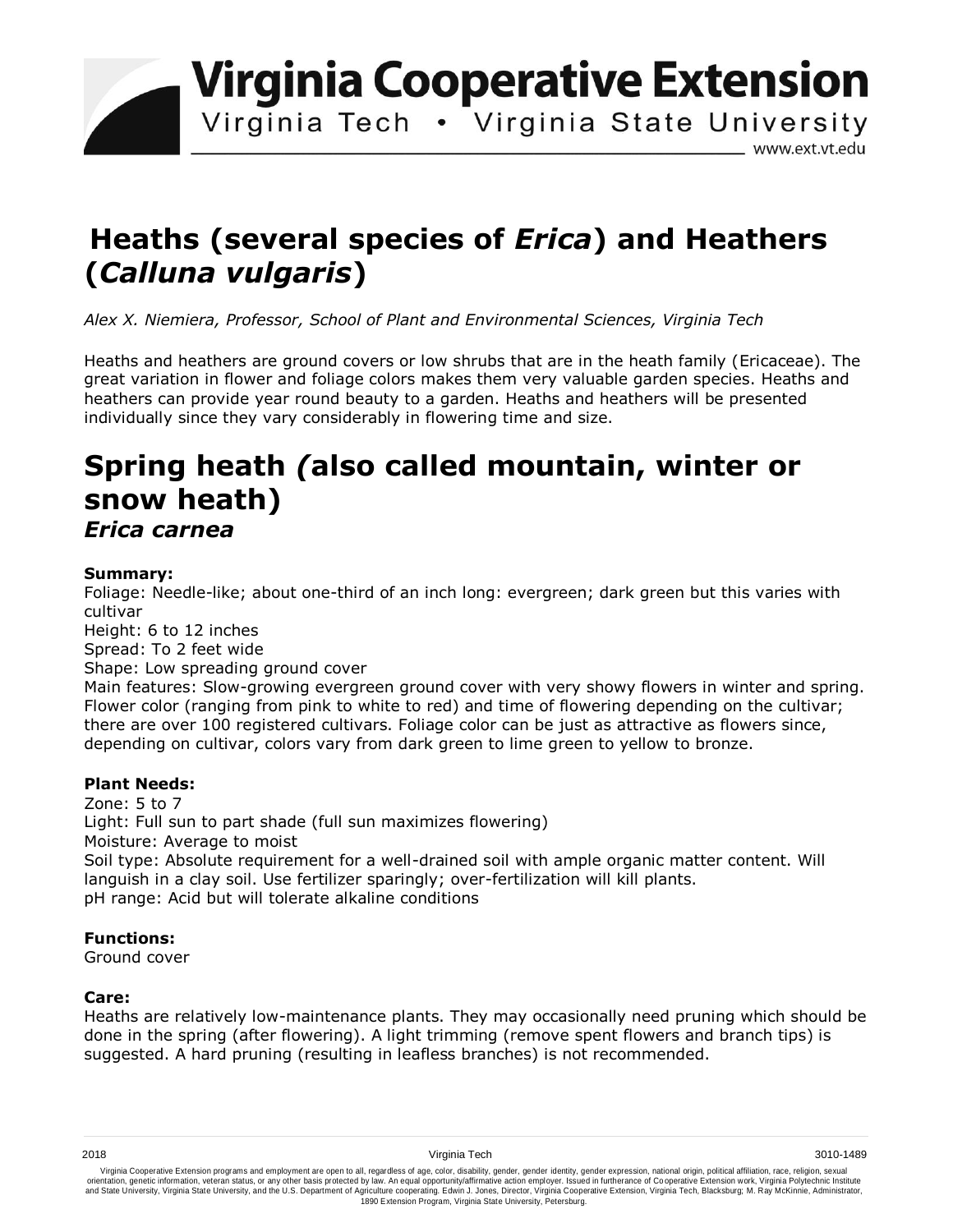#### **Additional Information:**

This ground cover/small shrub species has evergreen foliage yet the foliage mimics a conifer since it has small (about 0.2 to 0.3 inches long) needle-like leaves.

For additional information and pictures of some of the heath clones, visit the Heather Society's website: http://www.heathersociety.org.uk/; , Within this website, click on the *Handy Guide to Heathers* link for specific species and cultivar information. There are two booklets with detailed information on heaths (also called heathers) within the Society's website: http://www.heathersociety.org.uk/everyone.pdf and <http://www.heathersociety.org.uk/recommended.pdf>

#### **Other** *Erica* **Species:**

There are over 700 species of *Erica* in the world, however, most of these species are native to South Africa . Most *Erica* in the trade are *E. carnea* but there are a few other garden worthy species and hybrids (with hardiness zones noted in parentheses), such as *Erica ciliaris* (Dorset heath; zone 7); E. cinerea (twisted heath; zone 5 to 7); *E*. ×*darleyensis* (a hybrid; zone 6 to7); *E. erigena* (Irish heath; zone 7); E. ×*griffithsii* (a hybrid; zone 6); *E. mackaiana* (Mackay's heath; zone 7*;, E. manipuliflora* (zone 8); *E. terminalis* (zone 5); *E. tetraliz* (cross-leaved heath; zone 4 to 5); and *E. vagans* (Cornish heath; zone 5 to 7).

# **Heather (also called Scotch heather or ling)**  *Calluna vulgaris*

#### **Summary:**

Foliage: Scale-like to one-eighth inch long; evergreen; green but this varies with cultivar and season)

Height: 6 to 30 inches

Spread: To 2 or more feet wide

Shape: Low spreading ground cover

Main features: Heathers are slow-growing evergreen ground covers with very showy flowers in late summer and autumn. Flower color (ranging from white to pink to mauve to red) and time of flowering depend on the cultivar; there are over 700 registered cultivars. Foliage color can be just as attractive as flowers since, depending on cultivar and season, colors vary from green to yellow to orange, to red to silver.

#### **Plant Needs**

Zone: 4 to 6 (marginally heat tolerant in zone 7) Light: Full sun to part shade (full sun maximizes flowering) Moisture: Average to moist. Irrigate during dry spells Soil type: Absolute requirement for a well-drained soil with ample organic matter content. Will languish in a clay soil. Use fertilizer sparingly; over-fertilization will kill plants. pH range: Acid soil

**Functions**  Ground cover